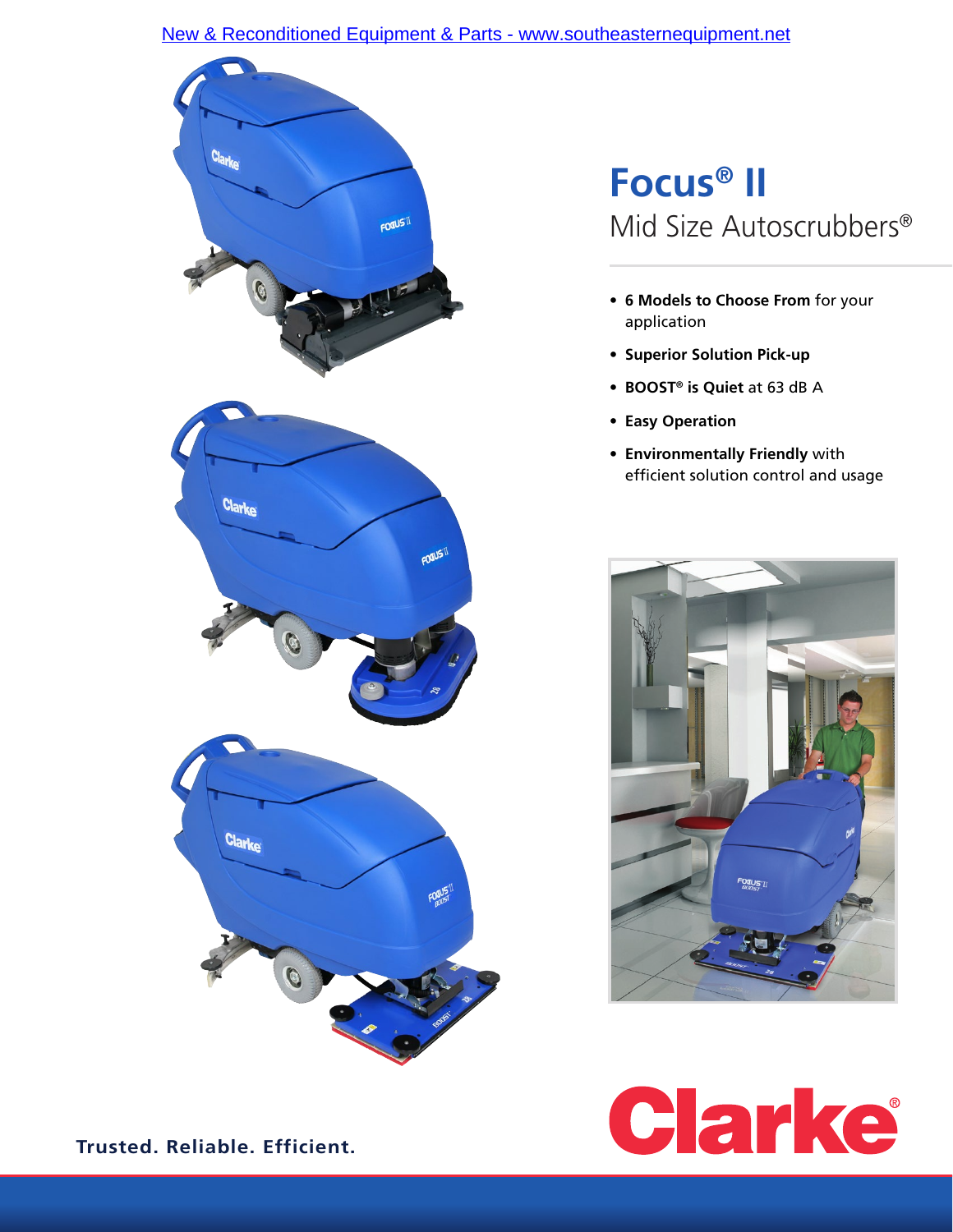# **Provide an increased capacity, longer run times, and are easy to operate!**



## **Focus® II Mid Size - BOOST® 28 & 32**

BOOST® Technology is the most efficient and green autoscrubber on the market today - the only one that can remove floor finish chemical-free!\* BOOST reduces water and chemical use up to 70% by containing the solution within the pad and by delivering a precise and consistent solution in pulses. The unique pad design also cleans into corners, reducing your manpower. Add it all up and it means huge cost and labor savings every day! \*using maroon prep pad



## **Focus® II Mid Size - Disc 26, 28 & 34**

Conventional disc models of the Focus® II are available with either a 26, 28 or 34 inch disc scrub deck powered by two heavy-duty brush motors. The disc models are ideal for everyday cleaning. The gimble mounted brushes and pad driver contours uneven floors for even scrubbing agitation.



#### **Focus® II Mid Size - Cylindrical 28**

Ideal for scrubbing grouted tile, imperfect, or rough textured floors. The 28 in cylindrical model provides superior cleaning with wet sweeping capabilities. Debris is conveniently collected into a removable tray by the counter rotating brushes. The brushes are also easy to changeout without using tools.



Easy access to the battery compartment is great for maintenance and installation and designed to contain any liquid spills. Choose either 242 or 310 Ah wet or 312 Ah maint-free (AGM) batteries.



The optional Chemical Mixing System gauges the appropriate amount of chemical and mixes it into the solution flow. The ounce per gallon setting is controlled by a knob on the control panel.



Quiet vacuum motor system - 65 decibels on disc, 63 decibels on the BOOST model. This allows the operator to use the scrubber in noise sensitive areas.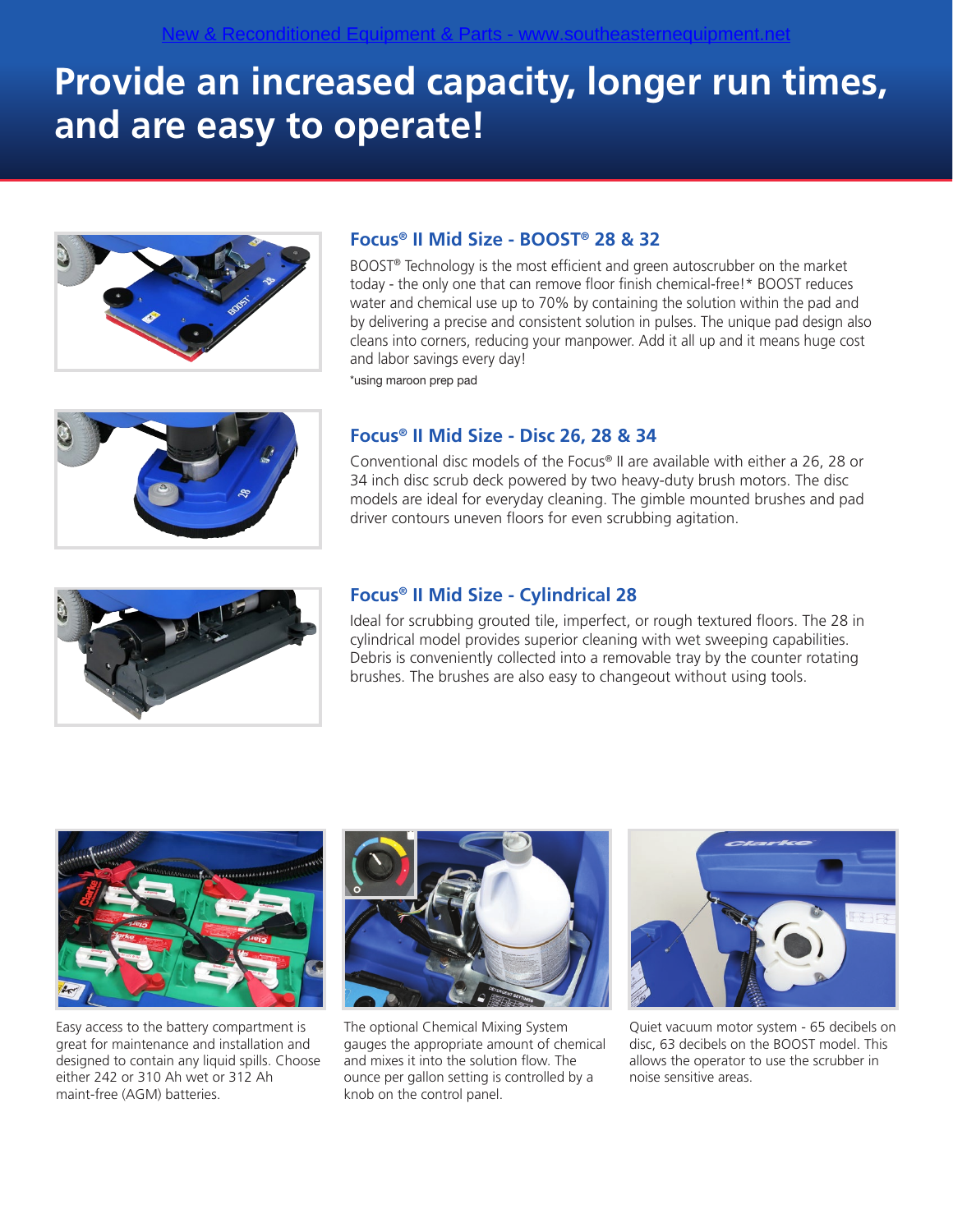# **Focus® II Mid Size Autoscrubbers®**



- *Yellow Palm Buttons ergonomically placed buttons control forward motion and start the brush motors and solution flow. 1*
- *Onboard Battery Charger allows the machine to charge anywhere! 2*
- *Urethane Squeegee Blades best chemical resistance, longer wear, and quiet pickup. 3*
- *Adjustable Squeegee Knob easy to adjust blades for complete water pickup, no tools! 4*
- *Rear Solution Fill allows filling while emptying the recovery tank at deep sink facilities. 5*
- *Large capacity, 23 gallon recovery and solution tanks - providing longer run times between dump and fills. 6*
- *Gimble Mounted Brushes and Pad Drivers contours uneven floors for even scrubbing agitation. 7*
- *Patented Pulse Modulated Solution Control delivers precise and consistent solution. 8*
- *Large diameter, high traction, non-marking foam filled wheels - provides a smoother, slip-free, and quieter operation. 9*

*Quiet 65 decibels (BOOST models at 63 dB A) operate in sound sensitive areas!*



One touch control panel is simple and effortless to operate. Ergonomically placed controls for all functions.



Large opening aids in sanitizing the 23 gallon recovery tank. The electronic float switch shuts off the vac motor when tank is full.



With BOOST Technology, you can remove floor finish without chemicals! You can eliminate chemical costs, eliminate labor, improve indoor air quality and greatly reduce the time spent removing floor finish. Great for medical facilities and schools!

The high speed agitation of BOOST not only has superior cleaning performance, but also wet shines the floor to reduce burnishing requirements.